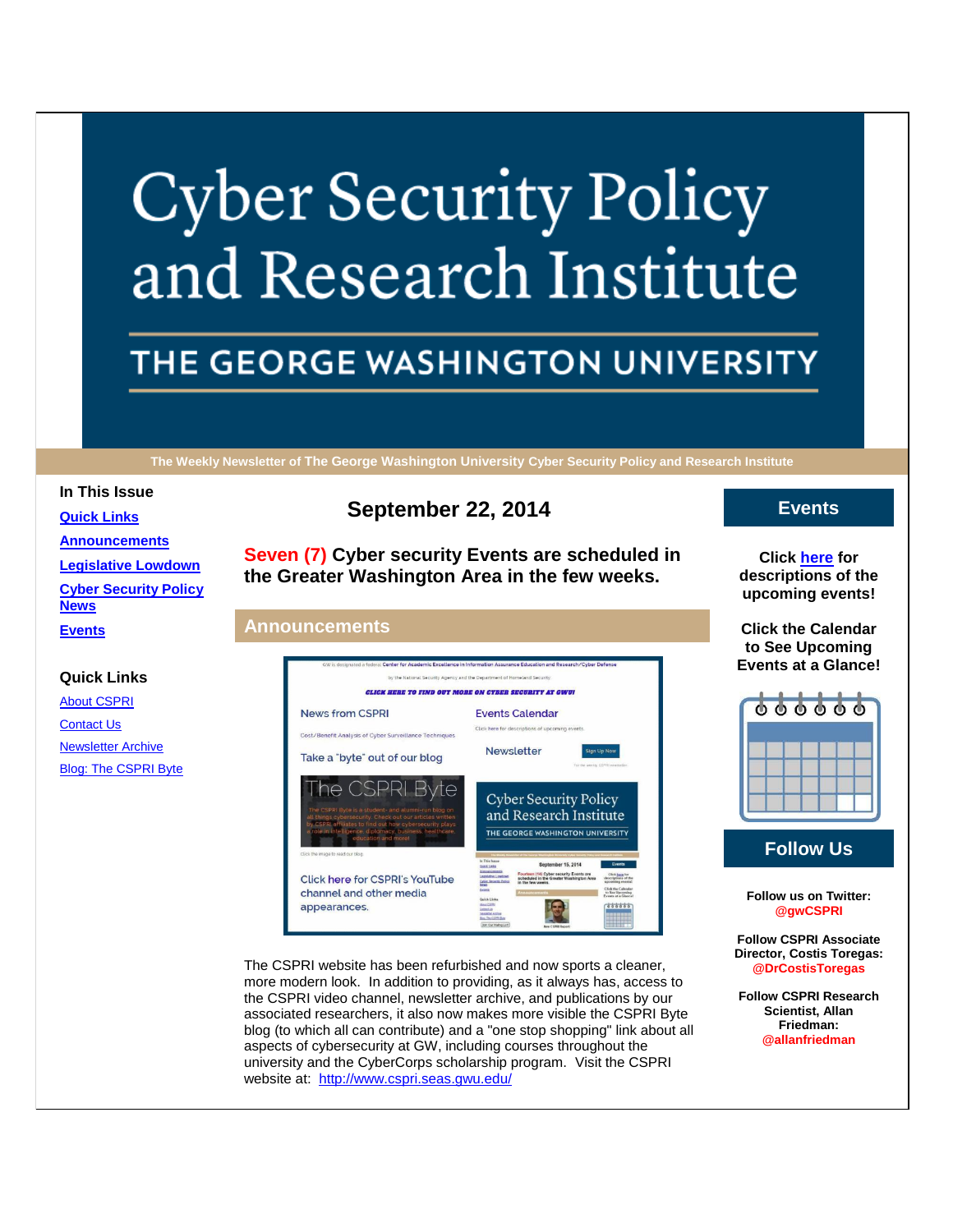# **Legislative Lowdown**

## **Trying to retain cybersecurity experts**

-The Senate last week unanimously passed legislation to help the Department of Homeland Security retain cybersecurity experts. According to [GovInfoSecuirty,](http://r20.rs6.net/tn.jsp?e=001nNyAEWIzA6i7NUX6ZJ0u5MjUFq7adFB2GaNQUdoyL6CAMfrh38M_IpHdlb82B66WVhgWawsPen9QoGLaMNR03A_MJkwHP9Gaknhxci6pRujJKa-PGpo7x7Rt1jEbS_tefr__amtk6gKCjNrPkUxE7fw2WEni5huakrP5BrjZ9g3QS_RAdxLML4qAhCFwdAIR) the ["Border Patrol Agent Pay Reform Act of 2013"](http://r20.rs6.net/tn.jsp?e=001nNyAEWIzA6i7NUX6ZJ0u5MjUFq7adFB2GaNQUdoyL6CAMfrh38M_IpHdlb82B66WVhgWawsPen-U4ZRA7Svcty56rBTXsZbYb9RGy6xUJh1kaJyXPHLtsCHArueA7PsIbW7oYyKJ_VcmPqPaFeKr_FoKDnIKp2rNrI6IWDh0UUlTvmNPIe-fMw==) (PDF) -- which incorporates the DHS Cybersecurity Workforce Recruitment and Retention Act - would beef up the cybersecurity workforce at DHS by granting the department secretary personnel authorities similar to those of the defense secretary to hire and retain cybersecurity professionals. "This includes the authority to hire qualified experts in an expedited manner and pay these recruits more competitive salaries as well as furnish benefits and incentives than other employees receive," Eric Chabrow writes. The bill also would require the DHS secretary to report annually on progress in the hiring effort and to ensure adequate transparency and oversight of the recruitment and retention program.

#### **The LEADS Act**

-Meanwhile, Senators also introduced a measure designed to give new legal and privacy protections for emails and other documents that consumers often store online. The Law Enforcement Access to Data Stored Abroad (LEADS) Act would require that police obtain a warrant before being able to search through someone's emails and other online documents and would also prevent authorities from using a warrant to nab data stored in servers overseas," writes [The Hill.](http://r20.rs6.net/tn.jsp?e=001nNyAEWIzA6i7NUX6ZJ0u5MjUFq7adFB2GaNQUdoyL6CAMfrh38M_IpHdlb82B66WVhgWawsPen8mcpgQnj45QfckIAPOCUAKqNChw5FWyzSbhlomllBjVGXqAKBTuhH9_qb0ia5FvMfeAq0jlbONZn9SGdhn1QBBZta4dMp7MFqTTA0MU5SlBCubMA0EaVRJ) This measure is not the only bill to update the email privacy laws this year. "In the House, more than half the chamber has signed on as a co-sponsor of the Email Privacy Act - which would require a warrant to search emails but does not address the issue of data stored abroad. Yet the bill has remained stuck in committee for more than a year. A similar measure in the Senate has not moved since passing through the Judiciary Committee last spring."

# **Cyber Security Policy News**

#### **Requests for user data**

- Government requests for user data are still rising, says Google - up 19 percent in the US from six months ago and 250 percent since the company started publishing the figures in 2009, according to a new report released by the search giant. As Forbes [reports,](http://r20.rs6.net/tn.jsp?e=001nNyAEWIzA6i7NUX6ZJ0u5MjUFq7adFB2GaNQUdoyL6CAMfrh38M_IpHdlb82B66WVhgWawsPen_MeXU6OIVymnxeQbzJGIJ6iknsT3TFWNSSss0ws8BZgpSnQriGT0WG9AnCnCHvxnmktUBoCI-8e7H6f6kv1oB5SRM4o85BD7g6QOvEMk0wbu10p5nKviHcSeb3_Y1AKbBjZ3ybFqOAxvGtOGF9B2Vm0fpwwul4AJxnJp9lA6PvKsdhtLDYTA-F) Google "dealt with 32,000 requests over the last six months, an increase of 15 percent over the previous six months and 150 percent more than in 2009. These requests related to around 48,000 accounts."

#### **Smartphone giants changing their policies about giving the government user data**

Meanwhile, the latest versions of smartphones produced by both Google and Apple show that both companies are eager to get out of the business of helping the U.S. government easily obtain data from their customers mobile devices. For its part, "Apple won't be turning customer iPhone or iPad data over to law-enforcement officials anymore, even if there is a search warrant," according to the [National Journal.](http://r20.rs6.net/tn.jsp?e=001nNyAEWIzA6i7NUX6ZJ0u5MjUFq7adFB2GaNQUdoyL6CAMfrh38M_IpHdlb82B66WVhgWawsPen_-111GQfu3GOZvAzO7LaAilSenvw0COQhMMaQLFxwsAGoBbDsAZYWtZ3B5fqjtZoG4g7iN1SHLqcv9QNPKF68CyK5lYDEt-lmooYyck7CilFZJjruR7eDR) "That's because Apple says it won't technically be able to. Apple renewed its privacy vows in an updated privacy policy Wednesday night. The update came alongside the rollout of its iOS 8 operating system for the iPhone and iPad, which features enhanced security protections that the tech giant says will effectively make it impossible for it to hand over customers' data to law-enforcement officials."

Likewise, The next generation of Google's Android operating system, due for release next month, will encrypt data by default for the first time, the